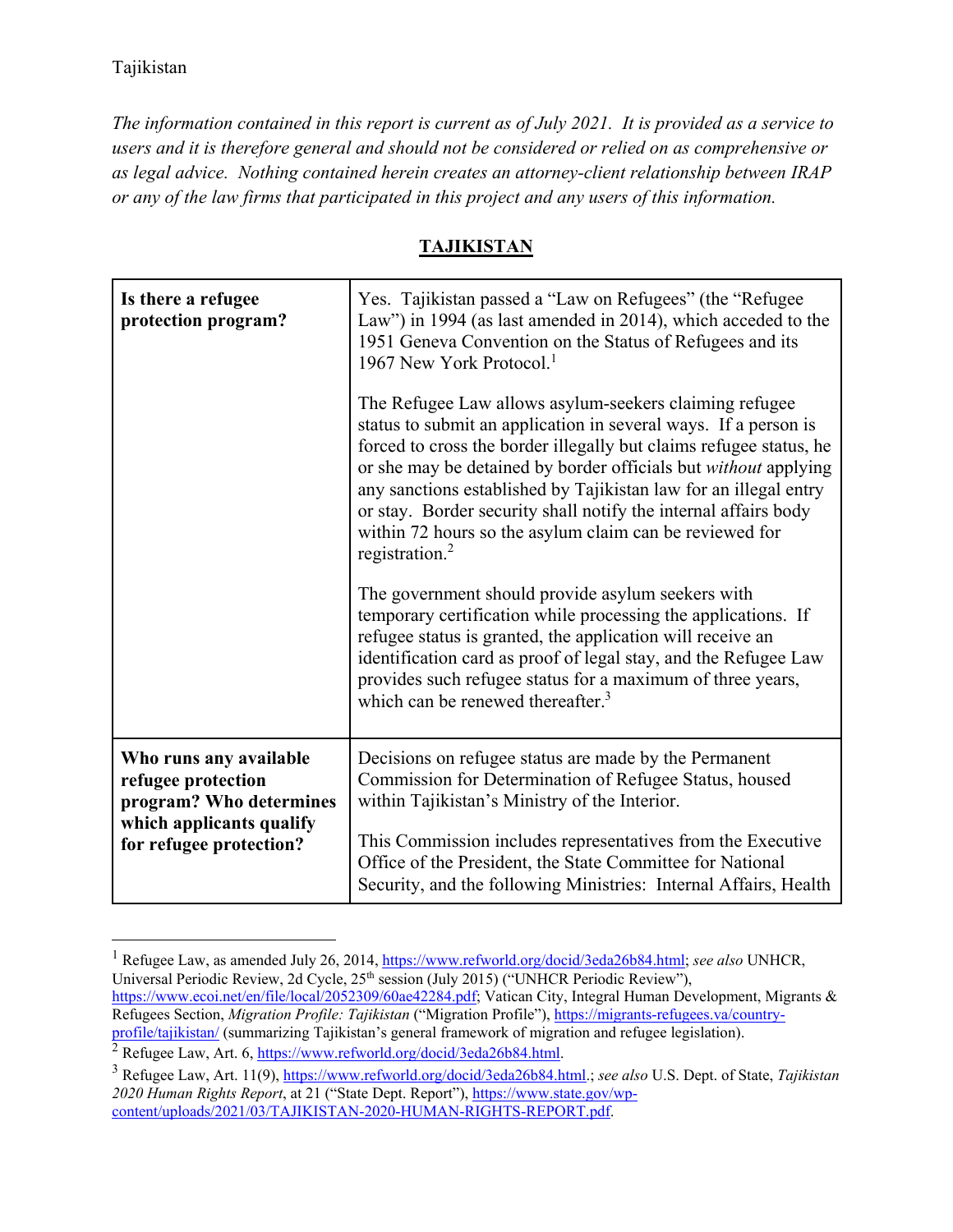|                                                                                     | and Social Protection, Labour, Migration and Public<br>Employment, and Foreign Affairs. <sup>4</sup>                                                                                                                                                                                                                                                                                      |
|-------------------------------------------------------------------------------------|-------------------------------------------------------------------------------------------------------------------------------------------------------------------------------------------------------------------------------------------------------------------------------------------------------------------------------------------------------------------------------------------|
|                                                                                     | The U.S. State Department also has reported that the<br>Department of Citizenship and Works with Refugees, falling<br>within the Passport Registration Services (itself within the<br>Ministry of Internal Affairs) has had primary responsibility for<br>refugee issues. <sup>5</sup>                                                                                                    |
| Is the refugee protection<br>program functional? For<br>example, how long does it   | Yes, the Tajikistan refugee protection program appears to be<br>functional.                                                                                                                                                                                                                                                                                                               |
| take for decisions to be<br>issued? What percentage of<br>applications are granted? | According to the Refugee Law, an asylum seeker's application<br>for refugee status "shall be examined no later than three<br>months after the day of its registration by internal affairs<br>body." This period can be extended if the internal affairs body<br>encounters difficulties. <sup>6</sup>                                                                                     |
|                                                                                     | There is not much data or information available reflecting the<br>time to obtain a decision on an application for asylum or<br>refugee status in Tajikistan.                                                                                                                                                                                                                              |
|                                                                                     | However, there is data about refugee populations and asylum<br>applications. The UNHCR reports that in 2019, there were<br>3,788 refugees under UNHCR's mandate, with 1,413 asylum<br>seekers. In 2020 the number of refugees increased<br>significantly (to 5,588), while the number of reported asylum<br>seekers dropped to 408. <sup>7</sup>                                          |
|                                                                                     | In other data, the UNHCR reported 3,235 asylum applications<br>in 2019, and 1,090 in 2020. <sup>8</sup> In 2019, 1,920 applications were<br>recognized, while 210 were rejected—a recognition rate of<br>90% of the 2,130 cases in which decisions were issued. In<br>2020, 1,935 out of 2,080 total decisions recognized the<br>application, while only 145 were rejected—a rate of 93%. |

<sup>&</sup>lt;sup>4</sup> Migration Profile,  $\frac{https://migrants-refuges.va/country-profile/tajikistan/5}$ <br>
5 State Dant, Bapart, at 22. https://www.state.cov/ym.contant/yploads/2021

<sup>&</sup>lt;sup>5</sup> State Dept. Report, at 22, https://www.state.gov/wp-content/uploads/2021/03/TAJIKISTAN-2020-HUMAN-RIGHTS-REPORT.pdf.

<sup>&</sup>lt;sup>6</sup> Refugee Law, Art. 11(1). https://www.refworld.org/docid/3eda26b84.html<br><sup>7</sup> UNHCP Statistics. Tailkistan.https://www.upher.org/refugee.statistics/dow

UNHCR Statistics, Tajikistan, https://www.unhcr.org/refugee-statistics/download/?url=6gabBL<br>8 UNHCR Statistics, Tajikistan, https://www.unher.org/refugee-statistics/download/?url=6HbS66

<sup>&</sup>lt;sup>8</sup> UNHCR Statistics, Tajikistan, https://www.unhcr.org/refugee-statistics/download/?url=6HbS6f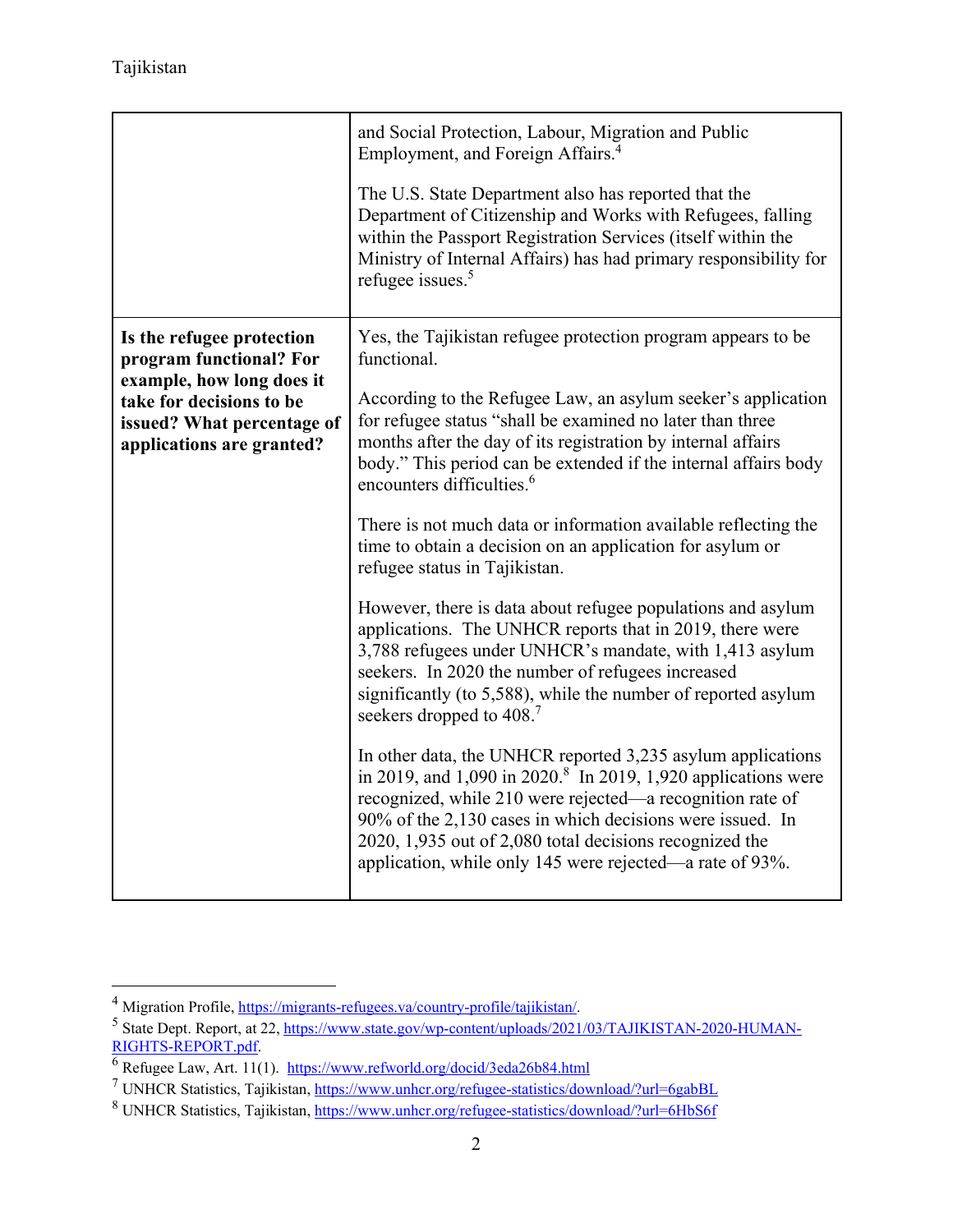| Do refugees have a right to<br>work? A right to<br>education? A right to | Yes, refugees and asylum seekers have several rights afforded<br>to them under the Tajikistan Refugee Law.                                                                                                                                                                                                                                                                                                                                                                                                                                                                                                                                                                                                                        |
|--------------------------------------------------------------------------|-----------------------------------------------------------------------------------------------------------------------------------------------------------------------------------------------------------------------------------------------------------------------------------------------------------------------------------------------------------------------------------------------------------------------------------------------------------------------------------------------------------------------------------------------------------------------------------------------------------------------------------------------------------------------------------------------------------------------------------|
| medical care?                                                            | Refugees and asylum seekers are entitled to "work and engage<br>in entrepreneurial activity in accordance with the legislation of<br>the Republic of Tajikistan." <sup>9</sup> By law, then, refugees should not<br>be required to obtain a work permit in order to work in<br>Tajikistan. That said, recognized refugees (meaning after their<br>applications are approved) are granted work permits and<br>temporary residence permits; note, however, that refugees<br>recognized under the UNHCR's mandate only after exhausting<br>the national asylum system are not able to get work permits or<br>temporary residence permits. <sup>10</sup>                                                                              |
|                                                                          | Some entities have reported practical difficulties for refugees<br>in seeking work in Tajikistan, such as the lack of a clear or<br>concrete integration program for refugees, insufficient funding<br>or institutional resources, etc. <sup>11</sup>                                                                                                                                                                                                                                                                                                                                                                                                                                                                             |
|                                                                          | Asylum seekers (and their families) also have a right to receive<br>"primary and secondary education," "emergency medical aid in<br>the state health institutions," and "social aid in the manner<br>prescribed by the Government of the Republic of Tajikistan." <sup>12</sup>                                                                                                                                                                                                                                                                                                                                                                                                                                                   |
|                                                                          | Then, once an asylum seeker is recognized as a refugee and<br>receives the Certificate, he or she has several rights, including<br>residing in Tajikistan for the period of their recognition<br>(subject to the list of prohibited areas noted below); "medical<br>aid, job placement, employment or entrepreneurial activity in<br>accordance with the normative legal acts of the Republic of<br>Tajikistan"; receive primary and secondary education; to<br>"receive financial and other kinds of assistance" from the<br>government; and "enjoy other rights stipulated in the<br>legislation of the Republic of Tajikistan for foreign citizens<br>and stateless persons permanently residing in Tajikistan." <sup>13</sup> |

<sup>9</sup>

<sup>&</sup>lt;sup>10</sup> UNHRC Periodic Review, at 2, https://www.ecoi.net/en/file/local/2052309/60ae42284.pdf.<br><sup>11</sup> See Committee on Economic, Social and Cultural Rights, *NGO Report on Takistan's Implementation of the International Covenant on Economic, Social and Cultural Rights* (Feb. 23 to Mar. 6, 2015) ("2015 NGO Report"), https://tbinternet.ohchr.org/Treaties/CESCR/Shared%20Documents/TJK/INT\_CESCR\_CSS\_TJK\_19278\_E.pdf <sup>12</sup> Refugee Law, Art. 10(1). https://www.refworld.org/docid/3eda26b84.html

<sup>&</sup>lt;sup>13</sup> Refugee Law, Art. 12(1). https://www.refworld.org/docid/3eda26b84.html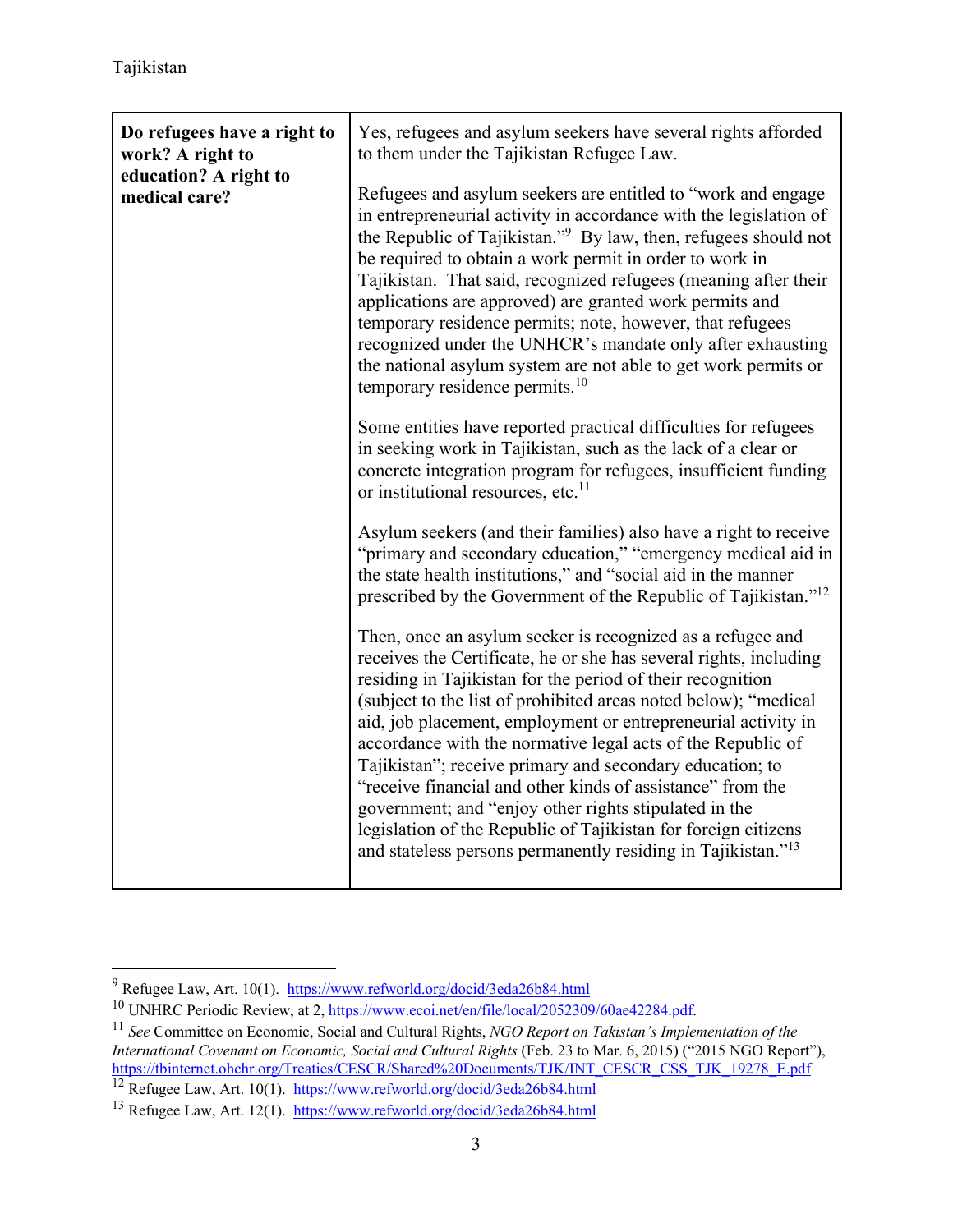| Are those seeking refugee<br>protection free to live freely<br>or forced to reside in<br>camps? | Refugees and asylum seekers are not required to reside in<br>camps. And the Refugee Law contains no express restrictions<br>or limitations on where such individuals may live.                                                                                                                                                                                                                                                                                                                                                                                                                                                                                                                                                                                                                             |
|-------------------------------------------------------------------------------------------------|------------------------------------------------------------------------------------------------------------------------------------------------------------------------------------------------------------------------------------------------------------------------------------------------------------------------------------------------------------------------------------------------------------------------------------------------------------------------------------------------------------------------------------------------------------------------------------------------------------------------------------------------------------------------------------------------------------------------------------------------------------------------------------------------------------|
|                                                                                                 | However, the U.S. State Department has reported that the<br>Tajikistan government places "significant restrictions on<br>asylum seekers and registered refugees." <sup>14</sup> In particular, a<br>2000 Resolution of the Government (No. 325) prohibits<br>asylum seekers and registered refugees from living in certain<br>areas, including the capital city of Dushanbe and other major<br>urban areas, as well as many border areas. <sup>15</sup> This Resolution<br>has been criticized by NGOs and refugee advocates. <sup>16</sup><br>Although the Tajikistan government removed some settlement<br>areas from the prohibited list in $2004$ , <sup>17</sup> it appears that the<br>remaining restrictions—including Dushanbe and Khujand, the<br>country's two largest areas—are still in place. |
|                                                                                                 | These limitations negatively impact refugees' ability to access<br>employment, healthcare, education, and other services. <sup>18</sup><br>Moreover, Tajikistan law enforcement's enforcement of<br>Resolution No. 325 can lead to detention and may also create<br>an administrative penalty that can then be used as a basis for<br>removing refugee status, precluding the refugee from<br>petitioning for refugee status, and/or deportation. <sup>19</sup> The U.S.<br>State Department has reported that "[s] ecurity officials<br>regularly monitored refugee populations," while "[p]olice<br>subjected them to raids if they were believed to be residing in<br>prohibited areas." <sup>20</sup> Other entities have reported similar                                                             |

<sup>&</sup>lt;sup>14</sup> State Dept. Report, at 22, https://www.state.gov/wp-content/uploads/2021/03/TAJIKISTAN-2020-HUMAN-RIGHTS-REPORT.pdf.<br><sup>15</sup> State Dept. Report (citing Government Resolution No. 325), https://www.state.gov/wp-

content/uploads/2021/03/TAJIKISTAN-2020-HUMAN-RIGHTS-REPORT.pdf; *see also* Tajikstan, Government

<sup>&</sup>lt;sup>16</sup> Coalition of NGOs of Tajikistan, *NGO Report on the Republic of Tajikistan's Implementation of the International Covenant on Civil and Political Rights* (2013) ("2013 NGO Report"),

https://www.fidh.org/IMG/pdf/ngoscoalition\_tajikistan\_en.pdf (at 23-26); UNHCR Periodic Review, at 7-8, https://www.ecoi.net/en/file/local/2052309/60ae42284.pdf.

<sup>&</sup>lt;sup>17</sup> Tajikistan Government Resolution #328 (Aug. 2, 2004) (removing several settlement areas from the list of those prohibited for asylum seekers and refugees),  $\frac{https://www.refworld.org/pdfid/415a69314.pdf}{https://www.refworld.org/pdfid/415a69314.pdf}$ .

<sup>&</sup>lt;sup>18</sup> UNHCR Periodic Review, at 2, https://www.ecoi.net/en/file/local/2052309/60ae42284.pdf.<br><sup>19</sup> See UNHCR Periodic Review, at 9, https://www.ecoi.net/en/file/local/2052309/60ae42284.pdf; see also 2013<br>NGO Report, at 25-26

<sup>&</sup>lt;sup>20</sup> State Dept. Report, at 22, https://www.state.gov/wp-content/uploads/2021/03/TAJIKISTAN-2020-HUMAN-RIGHTS-REPORT.pdf.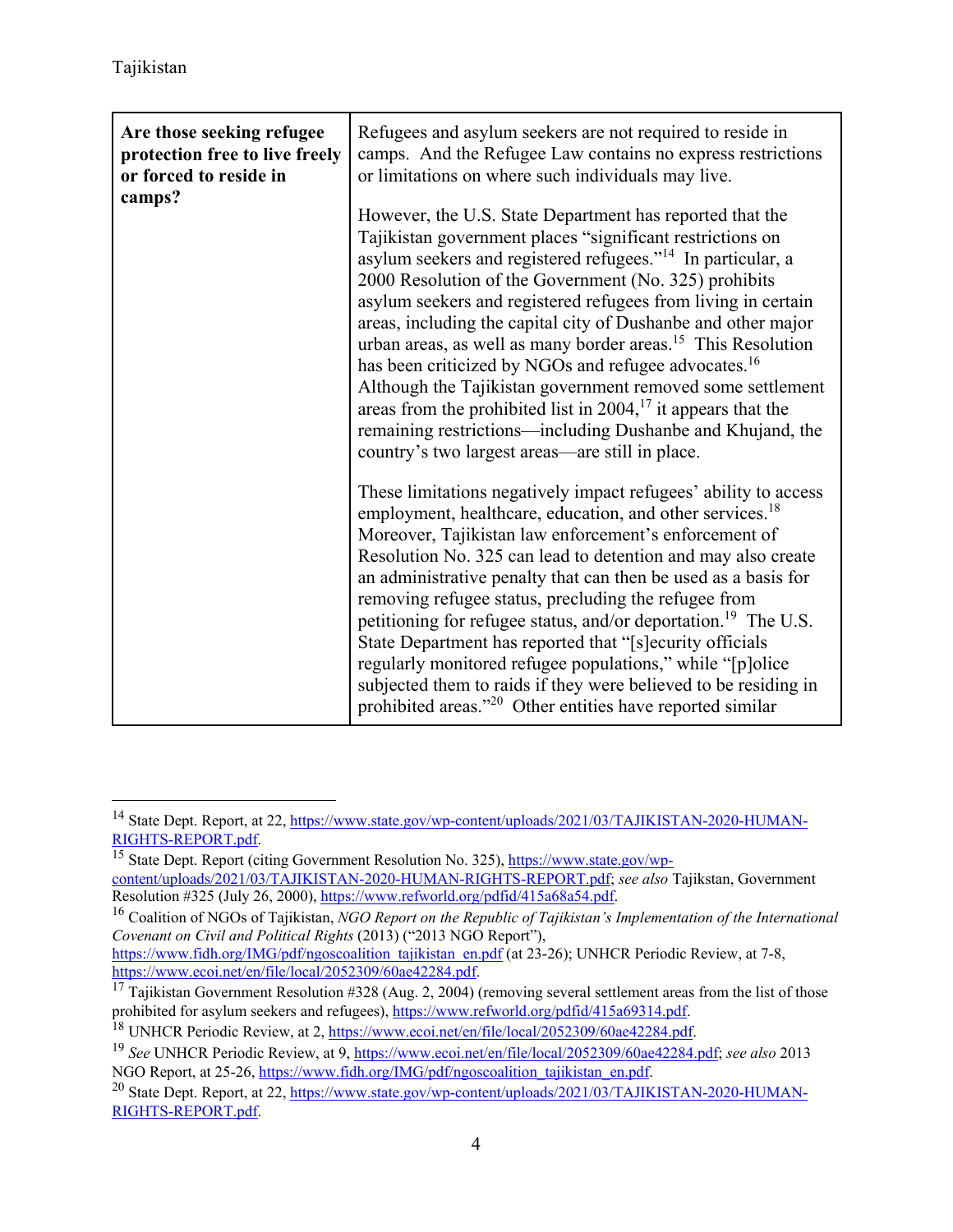|                                                                                                                                                                                                                                                             | concerns with Tajikistan security officials deporting people<br>applying for refugee status after an initial investigation. <sup>21</sup><br>In addition, the Refugee Law allows the internal affairs body to<br>establish temporary accommodation centers for asylum seekers<br>applying for refugee status. The Tajikistan government also<br>may establish a yearly quota of incoming refugees for purposes<br>of these accommodations. <sup>22</sup> It is not clear, however, whether<br>and to what extent Tajikistan offers or maintains these types of<br>temporary accommodation centers—or whether less formal<br>refugee camps exist.                                                                                                                                                                                                                                                                                                                                                                                                                                                                                                                                                                                      |
|-------------------------------------------------------------------------------------------------------------------------------------------------------------------------------------------------------------------------------------------------------------|---------------------------------------------------------------------------------------------------------------------------------------------------------------------------------------------------------------------------------------------------------------------------------------------------------------------------------------------------------------------------------------------------------------------------------------------------------------------------------------------------------------------------------------------------------------------------------------------------------------------------------------------------------------------------------------------------------------------------------------------------------------------------------------------------------------------------------------------------------------------------------------------------------------------------------------------------------------------------------------------------------------------------------------------------------------------------------------------------------------------------------------------------------------------------------------------------------------------------------------|
| Does a grant of refugee<br>protection result in a<br>pathway to permanent<br>status? In other words, can<br>a refugee eventually<br>become a citizen? Is there<br>another form of legal<br>permanent status available<br>for people with refugee<br>status? | Yes, the grant of refugee status allows an individual to remain<br>in Tajikistan lawfully. This, in turn, allows the individual<br>under the Refugee Law to a right to "apply for permanent<br>residence permit in the Republic of Tajikistan on the grounds<br>not linked to refugee status, or, apply for the citizenship of the<br>Republic of Tajikistan in accordance with the legislation of the<br>Republic of Tajikistan."23<br>Note, however, that Tajikistan law does not provide for any<br>expedited or simplified naturalization procedure, meaning<br>refugees are generally on equal standing with nonrefugee<br>foreigners when applying for citizenship. $24$<br>In addition, Tajikistan passed an Amnesty Law, effective<br>January 7, 2020, that allows foreign nationals and stateless<br>people irregularly residing in the country to regularize their<br>stay, by obtaining residence permits that also enable them to<br>apply for Tajik citizenship after three years. <sup>25</sup> The law applies<br>to foreign nationals and stateless persons who entered<br>Tajikistan before December 31, 2016, and who remain in the<br>country in violation of the typical rules under Tajikstan law. <sup>26</sup> |

<sup>&</sup>lt;sup>21</sup> *See* 2013 NGO Report, https://www.fidh.org/IMG/pdf/ngoscoalition tajikistan en.pdf (at 27-28).

<sup>&</sup>lt;sup>22</sup> Refugee Law, Art. 15(3). https://www.refworld.org/docid/3eda26b84.html<br><sup>23</sup> Refugee Law, Art. 12(1). https://www.refworld.org/docid/3eda26b84.html<br><sup>24</sup> State Dept. Report, at 22, https://www.state.gov/wp-content/uploa RIGHTS-REPORT.pdf.<br><sup>25</sup> UNHCR, *UNHCR Welcomes Tajikistan's New Law Tackling Statelessness* (Jan. 30, 2020),

https://www.unhcr.org/en-us/news/press/2020/1/5e32a8e74/unhcr-welcomes-tajikistans-new-law-tacklingstatelessness.html.<br><sup>26</sup> Law on Amnesty Related to Legalization of Stateless Persons and Foreign Nationals Illegally Residing in the

Territory of the Republic of Tajikistan (Jan. 7, 2020) ("Amnesty Law"), www.refworld.org/docid/5e7086664.html.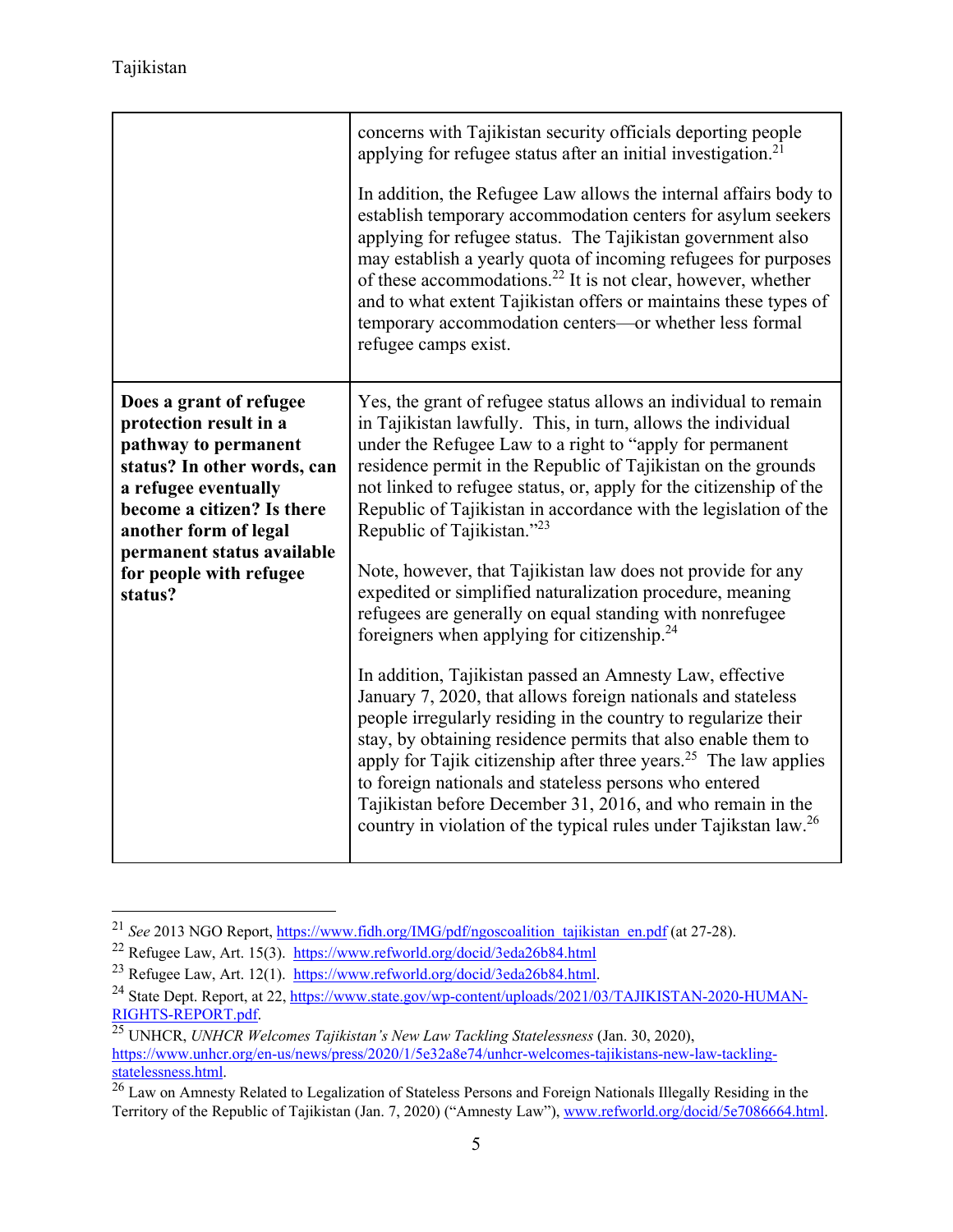|                                                                                                                     | The law applies to several categories of persons, including<br>stateless persons with expired or lost residence permits issued<br>by a foreign state; persons with a passport of the former Soviet<br>Union (or who lost such passport) and who are neither<br>nationals of a foreign state nor of Tajikistan; persons with a<br>birth certificate issued in the former Soviet states (or who have<br>lost such birth certificate) and who are neither nationals of<br>foreign states nor of Tajikistan; persons who have not received<br>identity documents and who are not nationals of Tajikstan;<br>foreign nationals without documents confirming their<br>belonging to a foreign state (or whose documents have expired<br>or are invalid); and foreign nationals staying within Tajikstan<br>who are not eligible to obtain a Tajik visa, cannot register their<br>foreign passports, and cannot submit documents to stay for<br>permanent residence. <sup>27</sup> |
|---------------------------------------------------------------------------------------------------------------------|----------------------------------------------------------------------------------------------------------------------------------------------------------------------------------------------------------------------------------------------------------------------------------------------------------------------------------------------------------------------------------------------------------------------------------------------------------------------------------------------------------------------------------------------------------------------------------------------------------------------------------------------------------------------------------------------------------------------------------------------------------------------------------------------------------------------------------------------------------------------------------------------------------------------------------------------------------------------------|
|                                                                                                                     | To obtain legalization, one must file an application to the<br>internal affairs body. The application process appears to be<br>largely within the discretion of the government and the internal<br>affairs body, though applications for permanent residence<br>should be considered within six months after the date all<br>required documents are submitted. If the application is<br>accepted, the applicant will receive a certificate confirming<br>their registration, and the individual receives amnesty from<br>laws otherwise rendering their residence in Tajikistan illegal. <sup>28</sup>                                                                                                                                                                                                                                                                                                                                                                     |
| Does the country offer<br>temporary protections<br>available other than<br>refugee status? If so, what<br>are they? | Tajikistan appears to only offer refugee status, aside from the<br>relief available under the Amnesty Law noted above.                                                                                                                                                                                                                                                                                                                                                                                                                                                                                                                                                                                                                                                                                                                                                                                                                                                     |
| What, if any, penalties are<br>there for people without<br>status or people who are<br>denied refugee protection?   | A person whose request for refugee status is rejected "shall be<br>obliged to leave" Tajikistan "not later than one month from the<br>day the notification of rejection was received, unless he has<br>other legal grounds to stay" in Tajikistan. However, if new<br>circumstances exist, such a person may reapply. <sup>29</sup>                                                                                                                                                                                                                                                                                                                                                                                                                                                                                                                                                                                                                                        |

<sup>&</sup>lt;sup>27</sup> Amnesty Law, Art. 2(1)-(2). https://www.refworld.org/docid/5e7086664.html<br><sup>28</sup> Amnesty Law, Art. 4 & 5. https://www.refworld.org/docid/5e7086664.html

<sup>&</sup>lt;sup>29</sup> Refugee Law, Art. 11(11), https://www.refworld.org/docid/3eda26b84.html.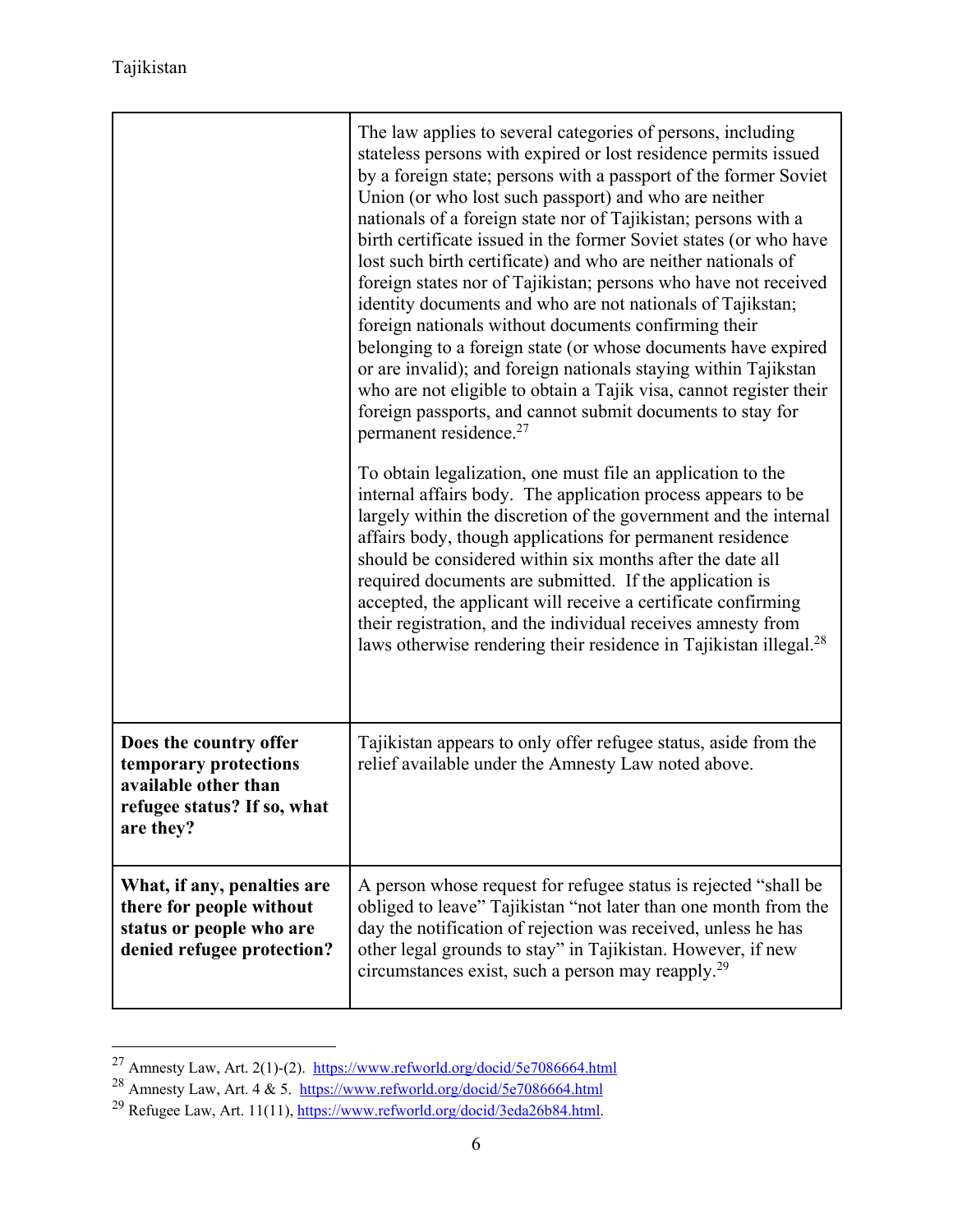|                                                                                                                                                                                                                                                                                                                                | If a refugee does not apply for refugee status in compliance<br>with the procedures set forth in the Refugee Law, then he or<br>she will most likely be deemed to have entered or stayed in the<br>country illegally, in violation of other Tajikistan laws. <sup>30</sup><br>Under the Refugee Law, any asylum seeker or other applicant<br>for refugee status, recognized refugee, or refugee whose status<br>has ceased or cancelled "cannot be returned or deported against<br>their will to the territory of a state where their life and freedom<br>would be threatened on account of their race, religion,<br>citizenship, membership of a particular social group or political<br>opinion." These protections do not apply, however, if the<br>refugee is deemed to be a danger to national security or have<br>bene convicted of a serious crime and constitute a danger to the<br>country. $31$<br>Moreover, the U.S. Department of State has observed an<br>apparent conflict between the Refugee Law—which states that<br>illegal entry is not a crime—and Tajikistan's criminal code,<br>which criminalizes asylum seekers who entered the country<br>illegally. <sup>32</sup> This ambiguity (if not direct conflict) means<br>asylum seekers are at risk of arrest and deportation without<br>access to the asylum procedures. |
|--------------------------------------------------------------------------------------------------------------------------------------------------------------------------------------------------------------------------------------------------------------------------------------------------------------------------------|-----------------------------------------------------------------------------------------------------------------------------------------------------------------------------------------------------------------------------------------------------------------------------------------------------------------------------------------------------------------------------------------------------------------------------------------------------------------------------------------------------------------------------------------------------------------------------------------------------------------------------------------------------------------------------------------------------------------------------------------------------------------------------------------------------------------------------------------------------------------------------------------------------------------------------------------------------------------------------------------------------------------------------------------------------------------------------------------------------------------------------------------------------------------------------------------------------------------------------------------------------------------------------------------------------------------------------------------------|
| What organizations exist<br>in-country that can help<br>displaced people seek<br>available protections?<br>What other organizations<br>in the country may be able<br>to help displaced people<br>access services and rights,<br>even if their mission is not<br>to specifically work with<br>refugees and displaced<br>people? | UNHCR is active in Tajikistan, maintaining an office in<br>Dushanbe staffed with 12 individuals. Address: 39 Ayni<br>Street, 734024, Dushanbe, Tajikistan. Tel: 992 44 600 5600.<br>Email: $tikdu@unher.org.33$<br>UNHCR supports the government in strengthening the national<br>asylum system and helping refugees achieve full self-reliance.<br>This includes work with the government and NGO partners in<br>promoting the inclusion of refugees in the country's economy,                                                                                                                                                                                                                                                                                                                                                                                                                                                                                                                                                                                                                                                                                                                                                                                                                                                               |

<sup>&</sup>lt;sup>30</sup> Refugee Law, Art. 6(4), https://www.refworld.org/docid/3eda26b84.html (an entrant claiming refugee status shall be detained *without* applying "sanctions established by the legislation . . . for illegal entry or stay"); *see* Criminal Code, Art. 335 (exempting from foreign persons who arrive to assert rights as a refugee),<br>www.legislationline.org/download/action/download/id/1707/file/207b8150765af2c85ad6f5bb8a44.htm/preview.

<sup>31</sup> Refugee Law, Art. 14(1)-(2), https://www.refworld.org/docid/3eda26b84.html.<br>32 State Dept. Report, at 21, https://www.state.gov/wp-content/uploads/2021/03/TAJIKISTAN-2020-HUMAN-

RIGHTS-REPORT.pdf.<br><sup>33</sup> https://www.unhcr.org/en-us/tajikistan.html?query=tajikistan.